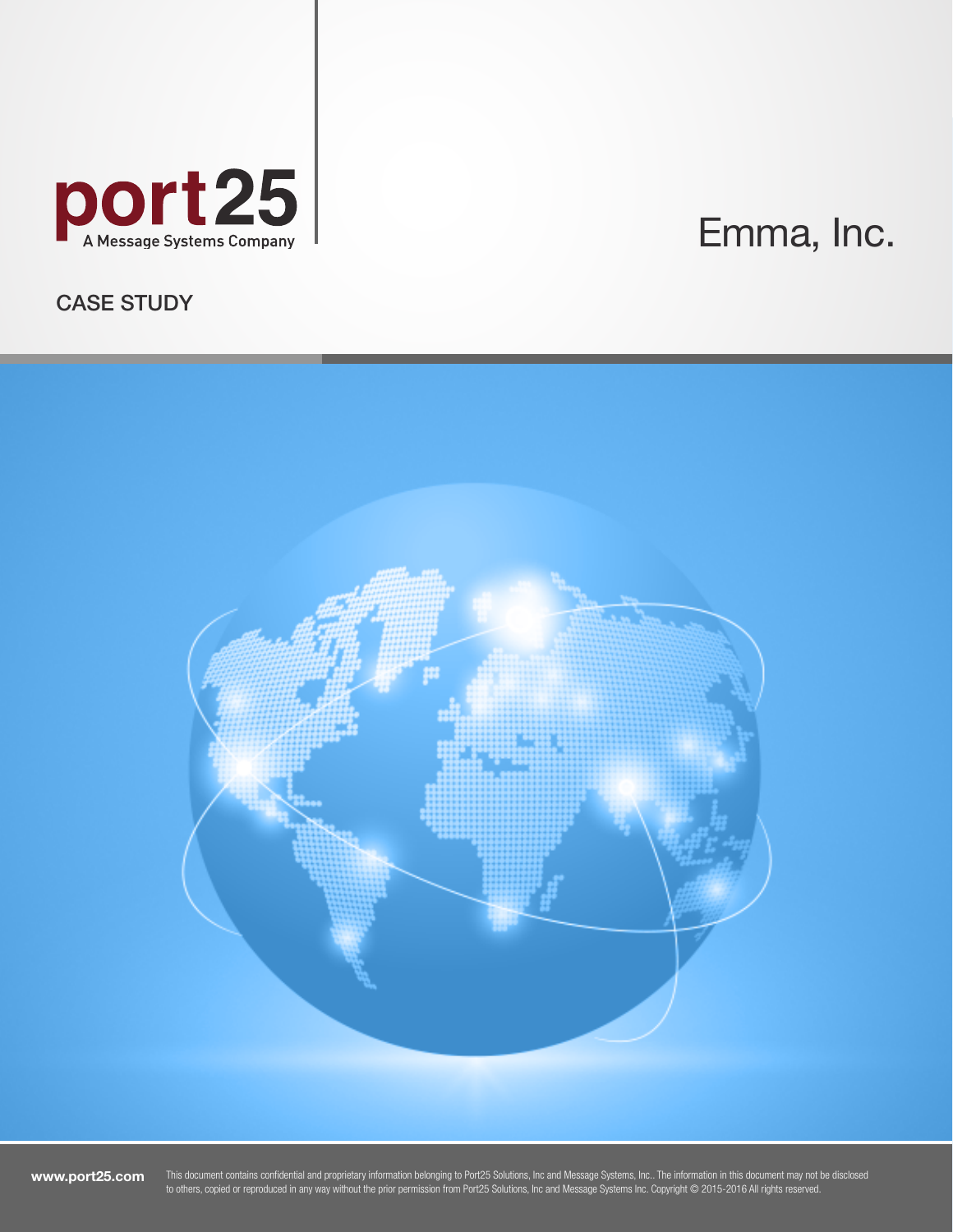

# TABLE OF CONTENTS

| About Port25 Solutions, Inc2 |  |
|------------------------------|--|

# Emma Clears a Path to Rapid Growth by Swapping its SMTP Infrastructure for PowerMTA™

# AT A GLANCE

- Over the years, email service provider Emma has experienced 35% annual growth in email volume from its new and existing clients.
- Emma's services include email automation, audience segmentation, mobile email marketing, and integration with CRM solutions, eCommerce platforms, and social networks.
- Emma adopted the PowerMTA<sup>TM</sup> infrastructure to drive its email messaging services to 45,000-plus customers in 51 countries. Emma's clients include Mario Batali, Bridgestone, and Sylvan Learning Center.
- Emma's digital messaging volume currently averages 1.5M hourly, 12M daily, and 375M monthly, expected to double in the relative near-term, consistent with industry forecasts.

# THE CHALLENGE

Emma developed an innovative Event-Driven Architecture (EDA) that enables it to offer clients sophisticated messaging features – from data-driven insights, to email automation – rapidly and without service interruptions. The EDA architecture gives marketers real-time insights, allowing them to personalize each customer's experience.

A major obstacle that drove Emma to consider PowerMTA™ was an expected forthcoming collision between mail volumes that had risen to 375M messages/ month, and its 10-year-old, home-grown PHP-based system. The technology had reached the end of its scalability, being cumbersome to configure, and lacking deployment features and sophisticated delivery controls. Emma urgently needed a better solution to manage the growing volume, one that would include the capacity to add smarthooks at minimal cost.

Key features of the old system were either missing or difficult to use, such as retry back-offs, rate limiting, DKIM, and the ability to react proactively to SMTP reply responses. As the company grew, it would be expensive, awkward, and risky to scale the aging technology – it was clearly time for a replacement.